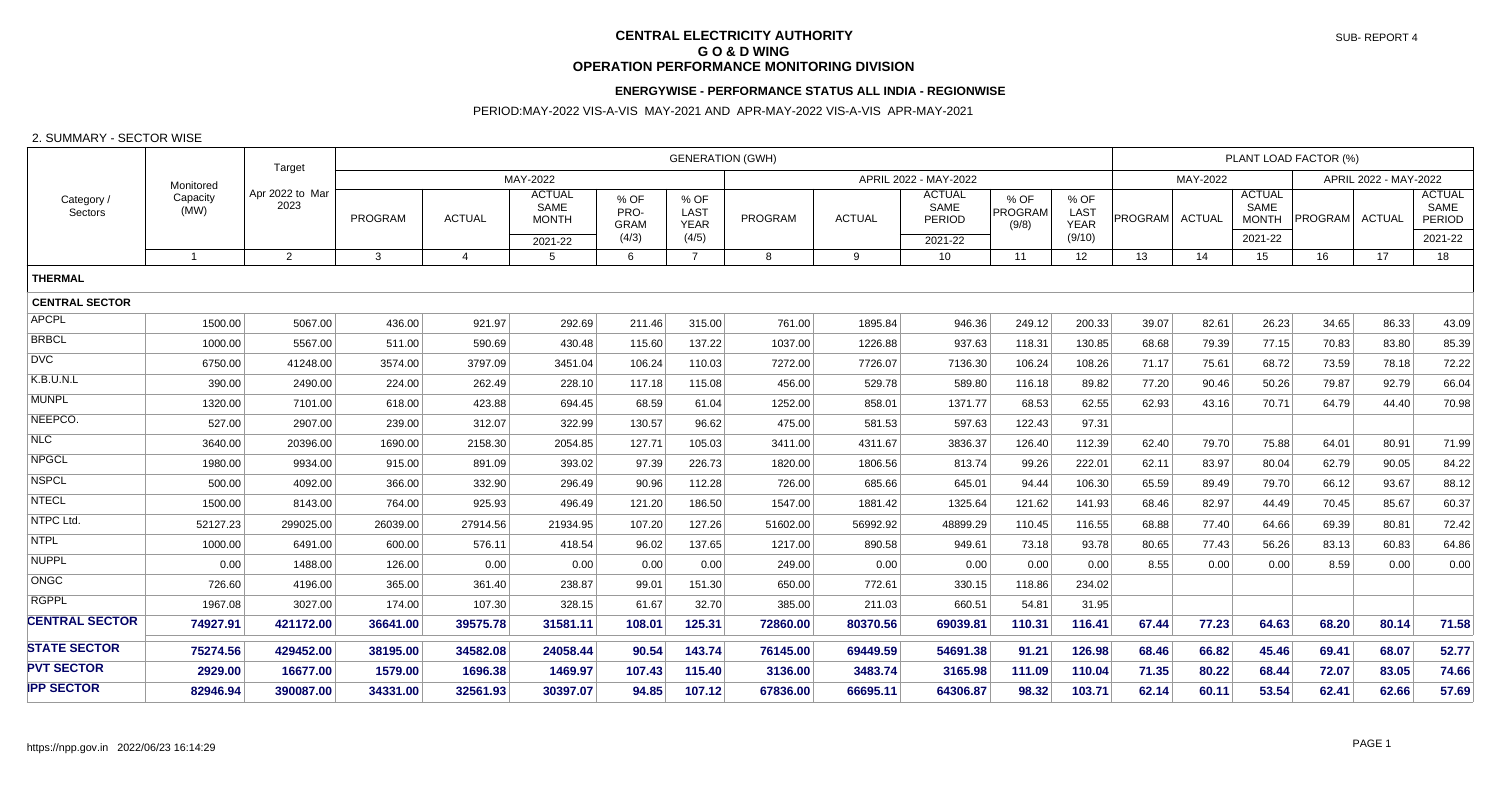## 2. SUMMARY - SECTOR WISE

|                       |                               | Target                  | <b>GENERATION (GWH)</b>           |                |                                       |                             |                             |                |               |                                        |                          |                                   |                | PLANT LOAD FACTOR (%) |                                       |                |       |                                        |  |  |
|-----------------------|-------------------------------|-------------------------|-----------------------------------|----------------|---------------------------------------|-----------------------------|-----------------------------|----------------|---------------|----------------------------------------|--------------------------|-----------------------------------|----------------|-----------------------|---------------------------------------|----------------|-------|----------------------------------------|--|--|
|                       | Monitored<br>Capacity<br>(MW) |                         | MAY-2022<br>APRIL 2022 - MAY-2022 |                |                                       |                             |                             |                |               |                                        |                          | MAY-2022<br>APRIL 2022 - MAY-2022 |                |                       |                                       |                |       |                                        |  |  |
| Category /<br>Sectors |                               | Apr 2022 to Mar<br>2023 | <b>PROGRAM</b>                    | <b>ACTUAL</b>  | <b>ACTUAL</b><br>SAME<br><b>MONTH</b> | % OF<br>PRO-<br><b>GRAM</b> | % OF<br>LAST<br><b>YEAR</b> | <b>PROGRAM</b> | <b>ACTUAL</b> | <b>ACTUAL</b><br>SAME<br><b>PERIOD</b> | % OF<br>PROGRAM<br>(9/8) | % OF<br>LAST<br><b>YEAR</b>       | <b>PROGRAM</b> | ACTUAL                | <b>ACTUAL</b><br>SAME<br><b>MONTH</b> | PROGRAM ACTUAL |       | <b>ACTUAL</b><br>SAME<br><b>PERIOD</b> |  |  |
|                       |                               |                         |                                   |                | 2021-22                               | (4/3)                       | (4/5)                       |                |               | 2021-22                                |                          | (9/10)                            |                |                       | 2021-22                               |                |       | 2021-22                                |  |  |
|                       | $\overline{1}$                | 2                       | $\mathbf{3}$                      | $\overline{4}$ | $5^{\circ}$                           | 6                           | $\overline{7}$              | 8              | 9             | 10                                     | 11                       | 12                                | 13             | 14                    | 15                                    | 16             | 17    | 18                                     |  |  |
| TOTAL THERMAL         | 236078.42                     | 1257388.00              | 110746.00                         | 108416.17      | 87506.59                              | 97.90                       | 123.89                      | 219977.00      | 219999.00     | 191204.04                              | 100.01                   | 115.06                            | 66.07          | 67.92                 | 54.56                                 | 66.72          | 70.17 | 60.61                                  |  |  |
| <b>NUCLEAR</b>        |                               |                         |                                   |                |                                       |                             |                             |                |               |                                        |                          |                                   |                |                       |                                       |                |       |                                        |  |  |
| <b>CENTRAL SECTOR</b> |                               |                         |                                   |                |                                       |                             |                             |                |               |                                        |                          |                                   |                |                       |                                       |                |       |                                        |  |  |
| DAE                   | 100.00                        | 0.00                    | 0.00                              | 0.00           | 0.00                                  | 0.00                        | 0.00                        | 0.00           | 0.00          | 0.00                                   | 0.00                     | 0.00                              | 0.00           | 0.00                  | 0.00                                  | 0.00           | 0.00  | 0.00                                   |  |  |
| <b>NPCIL</b>          | 6680.00                       | 43324.00                | 3446.00                           | 3524.72        | 4000.17                               | 102.28                      | 88.11                       | 6715.00        | 7045.91       | 7363.90                                | 104.93                   | 95.68                             | 62.76          | 70.92                 | 80.49                                 | 62.15          | 72.05 | 75.30                                  |  |  |
| <b>CENTRAL SECTOR</b> | 6780.00                       | 43324.00                | 3446.00                           | 3524.72        | 4000.17                               | 102.28                      | 88.11                       | 6715.00        | 7045.91       | 7363.90                                | 104.93                   | 95.68                             | 62.76          | 69.88                 | 79.30                                 | 62.15          | 70.98 | 74.19                                  |  |  |
| <b>TOTAL NUCLEAR</b>  | 6780.00                       | 43324.00                | 3446.00                           | 3524.72        | 4000.17                               | 102.28                      | 88.11                       | 6715.00        | 7045.91       | 7363.90                                | 104.93                   | 95.68                             | 62.76          | 69.88                 | 79.30                                 | 62.15          | 70.98 | 74.19                                  |  |  |
| <b>HYDRO</b>          |                               |                         |                                   |                |                                       |                             |                             |                |               |                                        |                          |                                   |                |                       |                                       |                |       |                                        |  |  |
| <b>CENTRAL SECTOR</b> |                               |                         |                                   |                |                                       |                             |                             |                |               |                                        |                          |                                   |                |                       |                                       |                |       |                                        |  |  |
| BBMB                  | 2938.30                       | 9644.00                 | 815.00                            | 841.12         | 755.03                                | 103.20                      | 111.40                      | 1439.00        | 1466.17       | 1194.10                                | 101.89                   | 122.78                            |                |                       |                                       |                |       |                                        |  |  |
| <b>DVC</b>            | 143.20                        | 290.00                  | 10.00                             | 18.81          | 12.98                                 | 188.10                      | 144.90                      | 24.00          | 41.26         | 28.22                                  | 171.92                   | 146.21                            |                |                       |                                       |                |       |                                        |  |  |
| NEEPCO.               | 1500.00                       | 5151.00                 | 428.00                            | 451.19         | 380.89                                | 105.42                      | 118.46                      | 629.00         | 688.24        | 556.95                                 | 109.42                   | 123.57                            |                |                       |                                       |                |       |                                        |  |  |
| <b>NHDC</b>           | 1520.00                       | 3265.00                 | 192.00                            | 100.99         | 338.73                                | 52.60                       | 29.81                       | 359.00         | 376.71        | 597.72                                 | 104.93                   | 63.02                             |                |                       |                                       |                |       |                                        |  |  |
| <b>NHPC</b>           | 5451.20                       | 25663.00                | 2780.00                           | 2773.97        | 2550.85                               | 99.78                       | 108.75                      | 4918.00        | 5099.25       | 4171.89                                | 103.69                   | 122.23                            |                |                       |                                       |                |       |                                        |  |  |
| <b>NHPC</b>           | 0.00                          | 1205.00                 | 0.00                              | 0.00           | 0.00                                  | 0.00                        | 0.00                        | 0.00           | 0.00          | 0.00                                   | 0.00                     | 0.00                              |                |                       |                                       |                |       |                                        |  |  |
| NTPC Ltd.             | 800.00                        | 3100.00                 | 326.00                            | 261.01         | 196.07                                | 80.06                       | 133.12                      | 459.00         | 414.63        | 289.06                                 | 90.33                    | 143.44                            |                |                       |                                       |                |       |                                        |  |  |
| <b>SJVNL</b>          | 1912.02                       | 8888.00                 | 701.00                            | 950.57         | 700.76                                | 135.60                      | 135.65                      | 1022.00        | 1497.43       | 1020.98                                | 146.52                   | 146.67                            |                |                       |                                       |                |       |                                        |  |  |
| <b>THDC</b>           | 1400.00                       | 4162.00                 | 212.00                            | 327.77         | 147.39                                | 154.61                      | 222.38                      | 425.00         | 638.45        | 345.06                                 | 150.22                   | 185.03                            |                |                       |                                       |                |       |                                        |  |  |
| <b>CENTRAL SECTOR</b> | 15664.72                      | 61368.00                | 5464.00                           | 5725.43        | 5082.71                               | 104.78                      | 112.65                      | 9275.00        | 10222.14      | 8203.98                                | 110.21                   | 124.60                            |                |                       |                                       |                |       |                                        |  |  |
| <b>STATE SECTOR</b>   | 27246.80                      | 74047.00                | 5619.00                           | 5703.38        | 5697.57                               | 101.50                      | 100.10                      | 10745.00       | 11790.47      | 10365.83                               | 109.73                   | 113.74                            |                |                       |                                       |                |       |                                        |  |  |
| <b>PVT SECTOR</b>     | 447.00                        | 1470.00                 | 128.00                            | 129.30         | 135.44                                | 101.02                      | 95.47                       | 254.00         | 254.88        | 249.61                                 | 100.35                   | 102.11                            |                |                       |                                       |                |       |                                        |  |  |
| <b>IPP SECTOR</b>     | 3484.00                       | 13776.00                | 1409.00                           | 1322.80        | 836.34                                | 93.88                       | 158.16                      | 2151.00        | 2154.38       | 1198.29                                | 100.16                   | 179.79                            |                |                       |                                       |                |       |                                        |  |  |
| <b>TOTAL HYDRO</b>    | 46842.52                      | 150661.00               | 12620.00                          | 12880.91       | 11752.06                              | 102.07                      | 109.61                      | 22425.00       | 24421.87      | 20017.71                               | 108.90                   | 122.00                            |                |                       |                                       |                |       |                                        |  |  |
| <b>BHUTAN IMP</b>     |                               |                         |                                   |                |                                       |                             |                             |                |               |                                        |                          |                                   |                |                       |                                       |                |       |                                        |  |  |
|                       | 0.00                          | 8000.00                 | 692.00                            | 396.80         | 573.70                                | 57.34                       | 69.17                       | 1261.00        | 782.90        | 720.30                                 | 62.09                    | 108.69                            |                |                       |                                       |                |       |                                        |  |  |